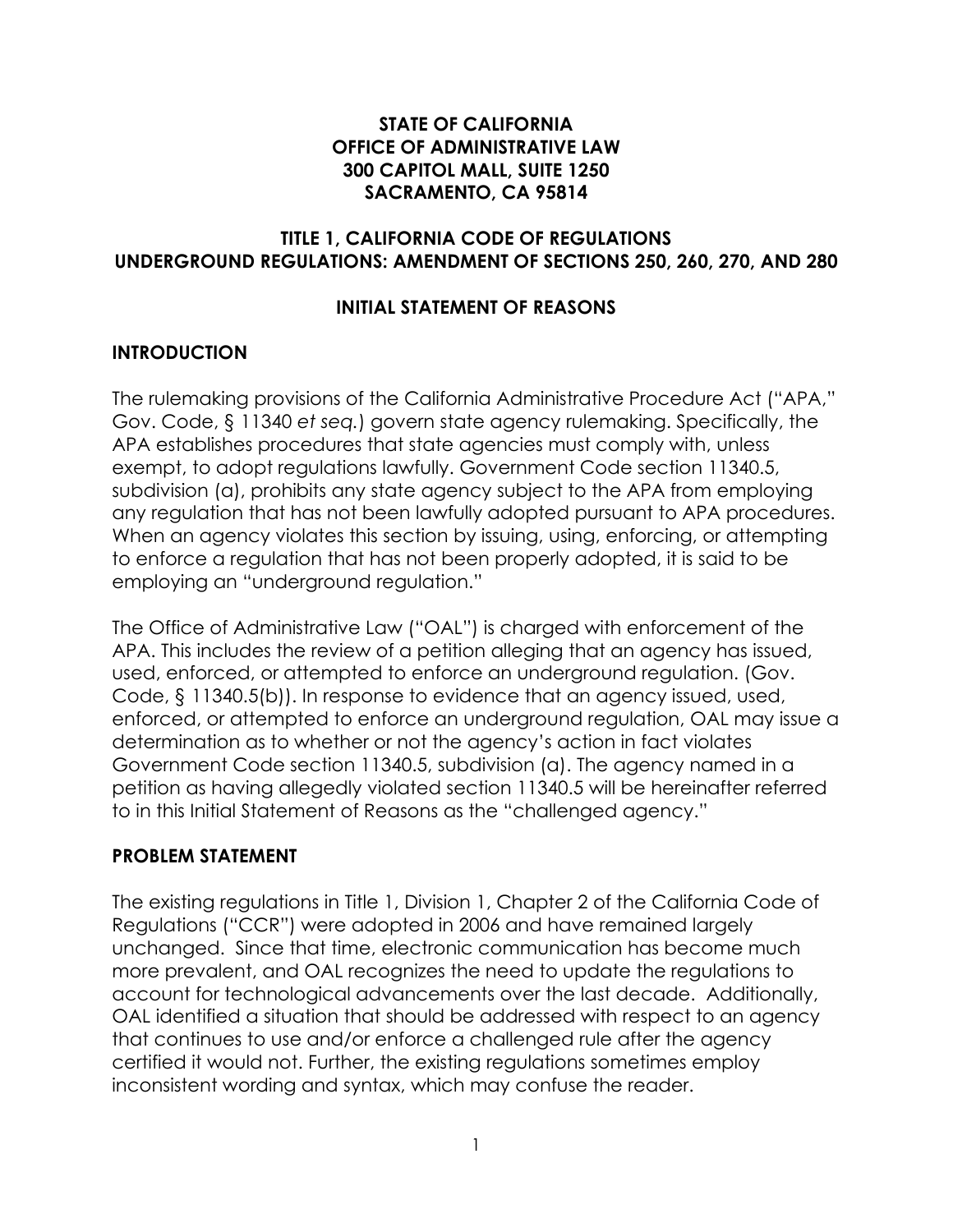## **ANTICIPATED BENEFITS**

The proposed changes result in more uniform usage of terminology throughout the regulations, which will improve clarity and readability and reduce the potential for confusion or misinterpretation or misapplication of the rules. And by bringing the regulations up to date with today's commonly used technology, such as e-mail, directly affected individuals will have a better awareness of their options for submitting underground regulation petitions to OAL for review. Additionally, allowing OAL to reconsider a petition based on evidence that an agency continues to use or enforce a regulation after certifying it would not, allows OAL to issue a determination without the burden of requiring a subsequent petition.

# **SPECIFIC PURPOSE OF, AND RATIONALE FOR, EACH PROPOSED AMENDMENT**

Section 250. The subsections are renumbered consistent with the numbering of title 1, section 1. This amendment is nonsubstantive and provides consistency of style throughout OAL regulations.

Section 250, subsection (a)(3). The existing regulation defines interested person as "any person who submits a petition to OAL," however, a petition may be submitted by a business, industry association, or group of persons or entities who have an interest in the results of the petition. By further defining interested person it is clear to the public that petitions are not limited to submission only by an individual.

Section 250, subsection (a)(4). Chapter 2 does not define who the challenged agency is pursuant to a petition. As a result, it is unclear to certain agencies if a bureau or commission within a larger agency that is alleged to have issued, used, enforced, or attempted to enforce a purported underground regulation may issue a certification pursuant to section 280, or if they must seek the certification from the head of the cabinet level agency. This amendment defines "challenged agency" as the state agency the petitioner alleges has issued, used, enforced, or attempted to enforce an underground regulation. By defining "challenged agency" it is clear that action must be taken by the agency who actually issued, used, enforced, or attempted to enforce the purported underground regulation. References to the challenged agency are updated in sections 260(a), (b)(2), (b)(4), (b)(7), (b)(7)(A), (b)(7)(B); 270(b), (c), (d), (g), (g)(1), (g)(2), (h), (h)(1), (h)(2), (i), (j); and 280(a)(1), (a)(2), (a)(3), (c) consistent with this new definition.

Section 250, Reference Citation. Government Code section 11000 is added to the references for this section. Government Code section 11000 defines "State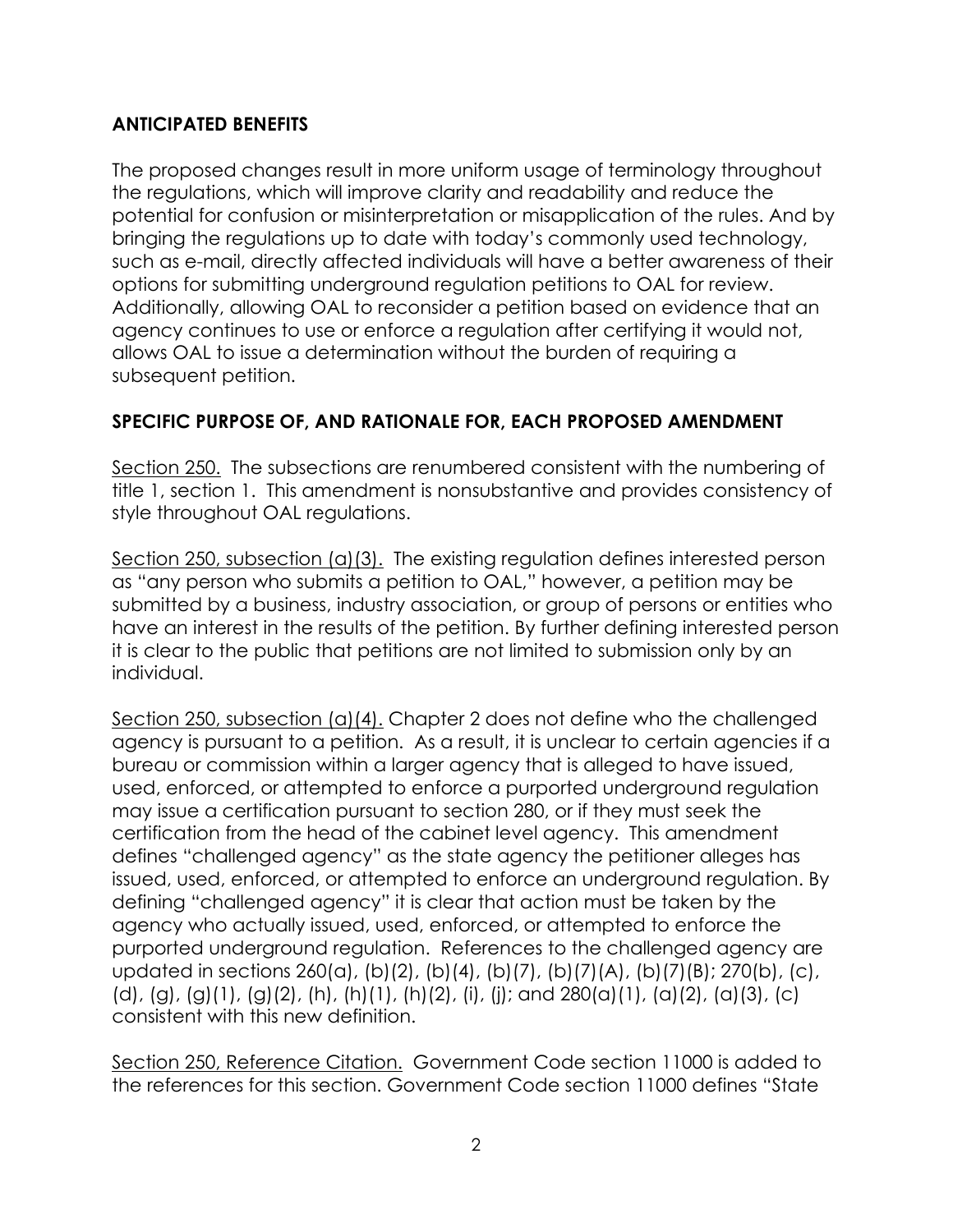Agency" which is being interpreted by this new definition of "challenged agency."

Section 260, subsection (a). The regulation is amended to clarify that a petition submitted to OAL must be in writing. Inserting the word "written" is consistent with the existing requirement that a petitioner provide a copy of the challenged rule and also provide a copy of the petition to the challenged agency. Specifying that the petition must be submitted to OAL in writing will ensure OAL's ability to review complete petitions and maintain accurate and complete records of all petitions received.

The existing regulatory language does not specify the physical address and/or email address to be used by a petitioner in submitting the petition. As a result, petitions are sometimes received by unintended recipients at OAL or members of the public may have difficulty determining where to send their petition. The regulation is amended to include the physical address and email address, as well as to whom the petition must be addressed. Including this information in the regulation provides clear instruction to the public as to where their petition must be submitted.

The regulation is further amended to allow the petitioner to submit a copy of the petition and all its attachments to the petitioned state agency concurrently with its submission to OAL. The existing regulation requires the petitioner to submit the documents to the petitioned agency prior to submitting them to OAL, but OAL recognizes that petitions and attachments are now very easy to submit electronically to multiple parties at the same time. Further, the intent of the existing regulation was not to prevent concurrent submissions, but to ensure that the challenged agency, and not just OAL, received a copy of the petition from the petitioner. This amendment is necessary to modernize the requirement and resolve any ambiguities or uncertainties stemming from the existing text.

Section 260, subsection (b)(2). The existing regulatory language suggests that at the time a petition is submitted to OAL for review, the challenged rule is already presumed to be an underground regulation. Thus, the term "underground regulation" is changed to "purported underground regulation" to acknowledge that at this phase, the rule is still being challenged and no determination has been made. Further, the term "purported underground regulation" is already used elsewhere in the regulation and this change is necessary for consistent usage throughout Title 1, Division 1, Chapter 2.

Section 260, subsection (b)(3). The existing term "particular underground regulation" is changed to "purported underground regulation" to acknowledge that at this phase, the rule is still being challenged and no determination has been made. Further, the term "purported underground regulation" is already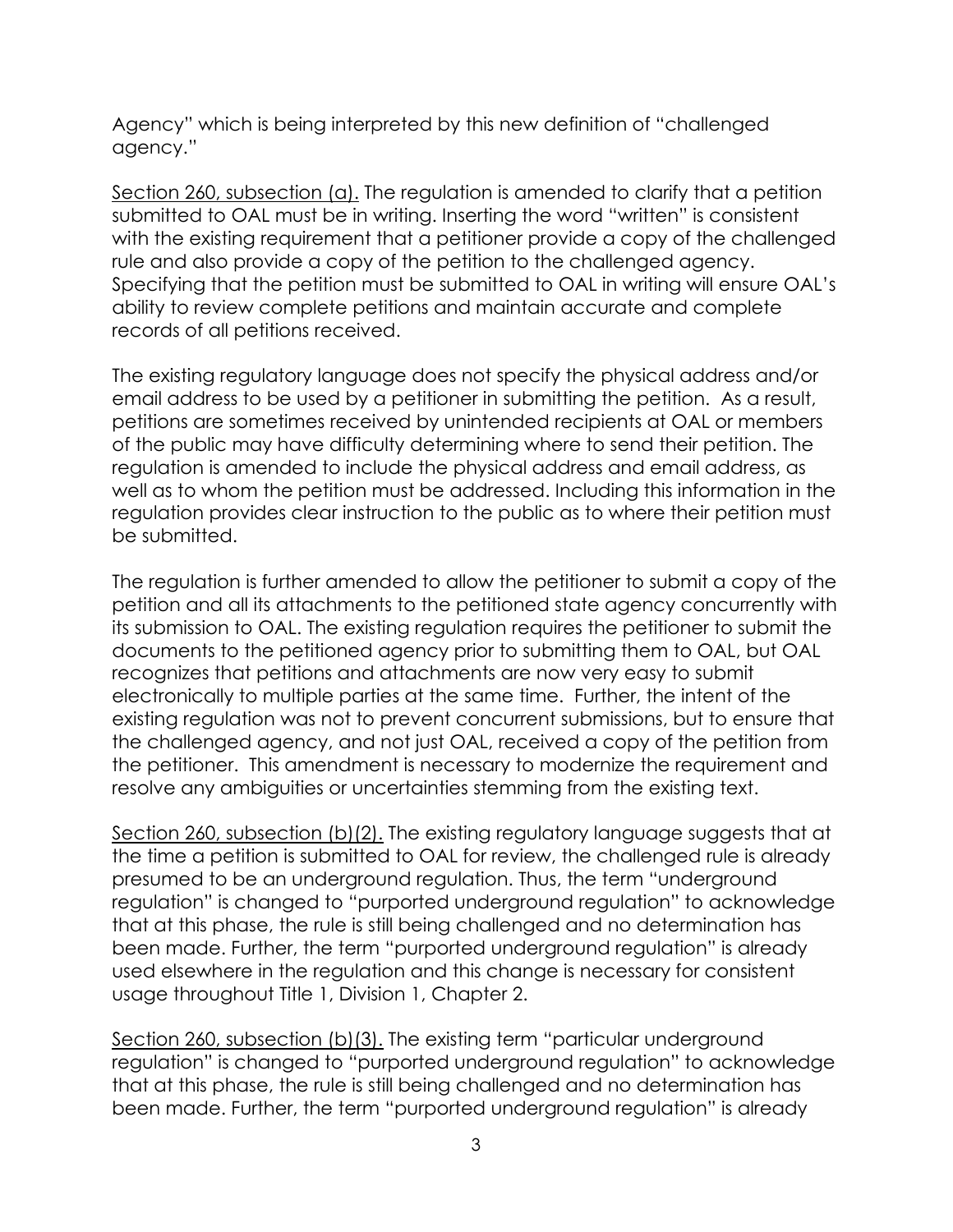used elsewhere in the regulation and this change is necessary for consistent usage throughout Title 1, Division 1, Chapter 2.

The existing regulatory language only requires the petitioner to submit a written copy of the alleged underground regulation. Occasionally, OAL receives petitions including a handwritten copy of a challenged rule, and the validity and accuracy of these handwritten copies is often difficult to ascertain. Requiring the petitioner to submit an original or photocopy of the challenged rule removes this obstacle, making OAL's determination process more efficient.

The word "additionally" is added when requiring the petitioner to identify an agency manual containing the purported underground regulation to clearly indicate this information is required in addition to an original or photocopy of the rule.

Section 260, subsection (b)(4). The existing term "particular underground regulation" is changed to "purported underground regulation" to acknowledge that at this phase, the rule is still being challenged and no determination has been made. Further, the term "purported underground regulation" is already used elsewhere in the regulation and this change is necessary for consistent usage throughout Title 1, Division 1, Chapter 2.

Section 260, subsection (b)(6). The existing regulation requires the petitioner provide information demonstrating that the petition raises an issue of considerable public importance requiring prompt resolution. The proposed amendments to this subsection repeal the superfluous language that the issue require prompt resolution. It is implicit that an issue of considerable public importance be resolved promptly.

Section 260, subsection (b)(7). The existing regulation requires the petitioner to provide OAL with a certification that they submitted a copy of the petition and all attachments to the challenged agency. "Certification" is proposed to be replaced with "written confirmation" to avoid confusion about the existence of a particular certification process, and to align with similar changes being proposed in this rulemaking (e.g., section 270, subsection (g)(2)). Also, "petition's" is changed to "petitioner's" to eliminate any confusion about who is responsible for providing the written confirmation.

Section 260, subsection (b)(7)(A). The requirement for a petitioner's written confirmation to include the agency contact person's telephone number is removed and e-mail address added, if applicable. Often, the petitioner does not know or cannot obtain a contact person's telephone number, and since a telephone number is not required to send a petition by e-mail or mail, the lack of a telephone number should not invalidate an otherwise complete petition.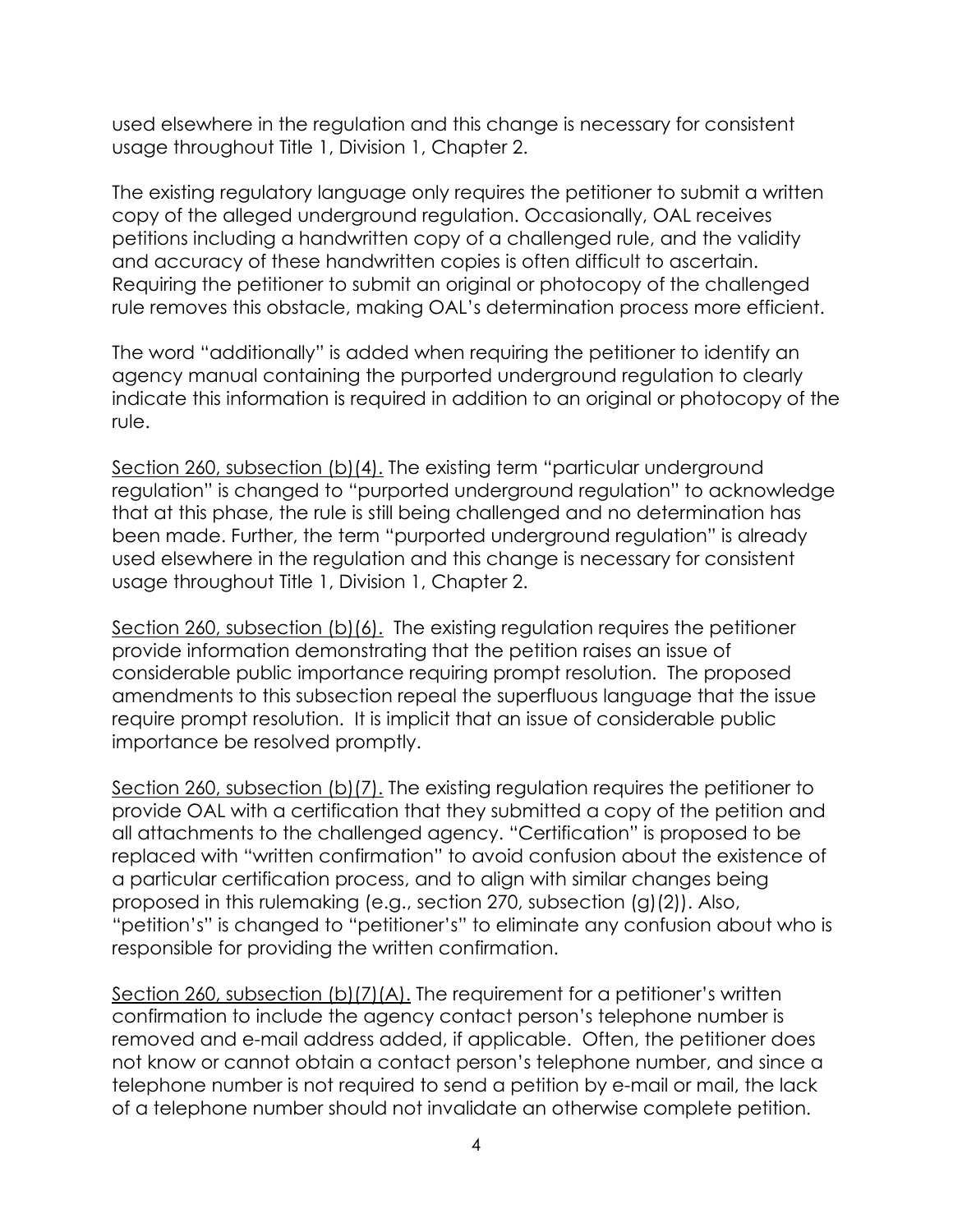OAL simply wants to ensure it can determine where and to whom the petition was sent once it starts its review of the petition.

Section 260, subsection (b)(7)(B). This proposed new subsection simplifies the requirement in subsection (b)(7) for petitions submitted by e-mail. If an e-mail contains the petition and its attachments and is sent to the challenged agency and OAL concurrently, all recipients of the e-mail are usually listed in the message. Thus, if OAL can easily verify that the challenged agency received a copy of the petition and its attachments, there is no need for a separate, written confirmation. This change brings the regulation up to date with commonly used technology and takes into account the manner in which state agencies are currently doing business.

Section 270, subsection (a). The regulation is amended to specify that a petition submitted to OAL must be in writing. Inserting the word written is consistent with the existing requirement that a petitioner provide a copy of the challenged rule and also provide a copy of the petition to the challenged agency. Specifying that the petition must be submitted to OAL in writing will ensure OAL's ability to review complete petitions and maintain accurate and complete records of all petitions received.

Section 270, subsections (a)(1), (b), (f)(4), (g), (j). These regulation sections are amended to clarify that the time periods related to an underground regulation petition are measured in calendar days. The existing regulations in chapter 2 inconsistently specify "days" vs "calendar days". To ensure it is clear to the public and for consistency throughout the regulation the regulations are updated to add the word "calendar" where it was not previously included.

Section 270, subsection (b). The term "office" is changed to "OAL" for consistent usage throughout the regulations. This is a non-substantive change.

Section 270, subsection (c)(1). Whether an issue requires prompt resolution is removed from the list of factors that may OAL consider when deciding whether to accept a petition. Consistent with proposed amendments to section 260(b)(6), it is implicit that an issue of public importance be resolved promptly.

Section 270, subsection (c)(2). This new subsection is added to state whether the issued raised by the petition is currently being considered by a court or administrative body with jurisdiction is a basis for OAL to decline to consider a petition. Consideration by a court or administrative body is more likely to offer relief to the petitioner because a court or administrative body can award damages or injunctive relief. Further, in the case where the petitioner is also the litigant, pursuant to Government Code section 11340.5(e), a determination by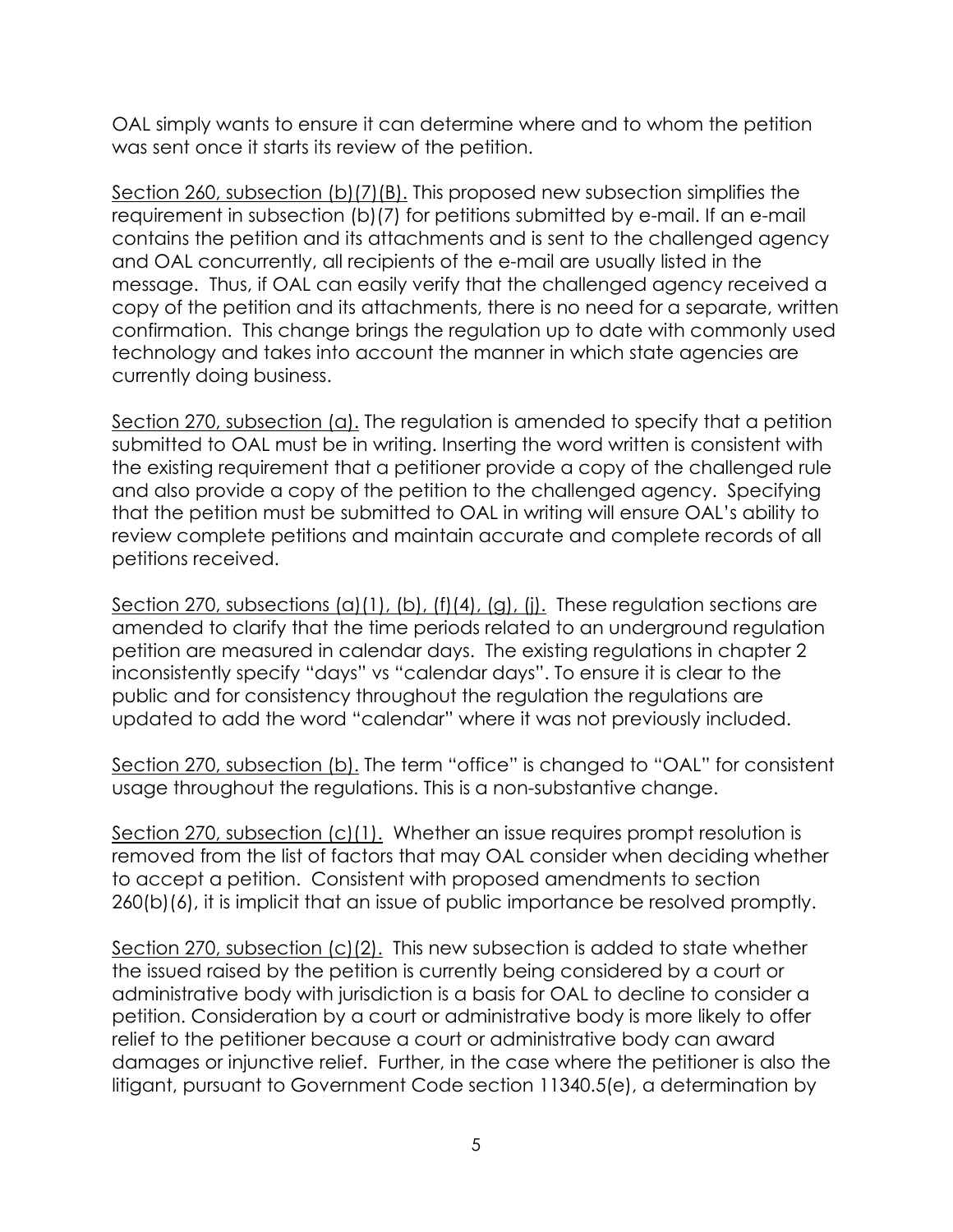OAL will not be "considered by a court by an administrative agency in an adjudicatory proceeding if all of the following occurs:

(1) The court or administrative agency proceeding involves the party that sought the determination from the office.

(2) The proceeding began prior to the party's request for the office's determination.

(3) At issue in the proceeding is the question of whether the guideline, criterion, bulletin, manual, instruction, order, standard of general application, or other rule that is the legal basis for the adjudicatory action is a regulation as defined in Section 11342.600."

Section 270, subsections (c)(3) and (c)(4). Existing subsections (f)(1)(A) and (f)(1)(D) are moved and renumbered to new subsections (c)(3) and (c)(4), respectively. Whether a challenged rule has been superseded, or expired on its own terms, are factors more appropriately considered by OAL before accepting a petition rather than before issuing a summary disposition. Non-substantive grammatical changes are also made for better readability.

Section 270, subsections (c)(5) and (c)(6). As a result of the proposed amendments described above, existing subsections (c)(2) and (c)(3) are renumbered to new subsections (c)(5) and (c)(6), respectively. These are nonsubstantive changes.

Section 270, subsection (c)(5). The existing regulatory language permits OAL to decline a petition based on "additional relevant information, if any, obtained" in consultation with the petitioner and challenged agency. This provision is amended because if OAL is provided additional pertinent information that demonstrates the petitioner's issue may be resolved through other recourse, that information may be useful in deciding whether the petition should be accepted. Many different factual scenarios exist that may address the petitioner's issue that would make a determination by OAL less relevant or more beneficial to the petitioner and such information would be valuable in deciding whether to accept the petition.

Section 270, subsection (e). The word "letter" contained in the term "summary disposition letter" is removed. The word "letter" is superfluous because the actual document issued by OAL is called a "summary disposition." This is a nonsubstantive change.

Section 270, subsections (f)(1)-(4). The word "letter" is either deleted from the term "summary disposition letter" or replaced with the term "summary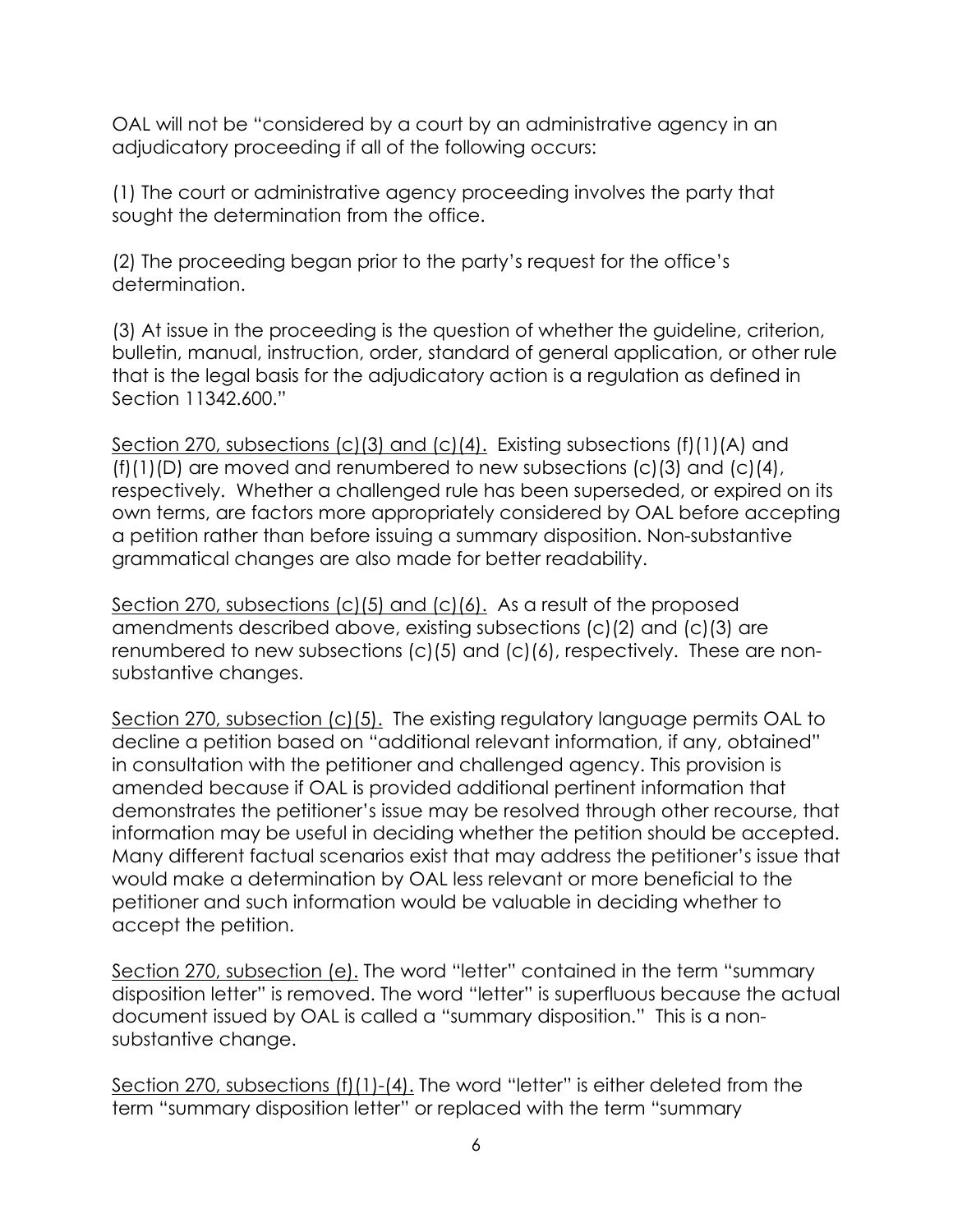disposition," as applicable, for the same reason provided above regarding subsection (e).

Section 270, subsections (f)(2)(A), (D). Existing subsections (f)(1)(A) and (f)(1)(D) are moved and renumbered to new subsections (c)(3) and (c)(4), respectively. Whether a challenged rule has been superseded or expired on its own terms are factors more appropriately considered by OAL before accepting a petition rather than before issuing a summary disposition.

As a result of the proposed amendments described above, existing subsections  $(f)(2)(B)$  and  $(f)(2)(C)$  are renumbered to subsections  $(f)(2)(A)$  and  $(f)(2)(B)$ , respectively. These are non-substantive changes.

Section 270, subsection (f)(2)(E). This provision was restructured to be clearer and more consistent with the language used throughout the regulations, but the meaning of the regulation remains the same. Additionally, as a result of the proposed amendments to subsections (f)(2)(A)-(D) described above, this subsection is being renumbered to subsection (f)(2)(C). These are nonsubstantive changes.

Section 270, subsections (f)(4). The existing regulation states that a summary disposition will be sent to the petitioner not later than 60 days following receipt of the complete petition, however, it does not detail all the actions that OAL takes after issuing a summary disposition. This subsection is amended to set out everything OAL does following issuance of the summary disposition which include filing with the summary disposition with Secretary of State, sending it to the challenged agency, and publishing it in the California Regulatory Notice Register. The addition of this language provides transparency in the process and makes it clear that all parties involved in the petition, as well as the public, receive notice of the outcome of this petition.

Section 270, subsection (g)(1). The term "simultaneously" is changed to "concurrently" for consistency throughout the regulations. (See the explanation of proposed amendments to section 260, subsection (a), *above*.) This is a nonsubstantive change.

Section 270, subsection (g)(2). The existing regulation requires the commenter to certify to OAL that they submitted a copy of the comment to the petitioner and the challenged agency in addition to OAL. The proposed text replaces the requirement to "certify" with a requirement to "confirm in writing" to avoid confusion about the existence of a particular certification process, and to align with similar changes being proposed in this rulemaking (See, section 260, subsection (b)(7)).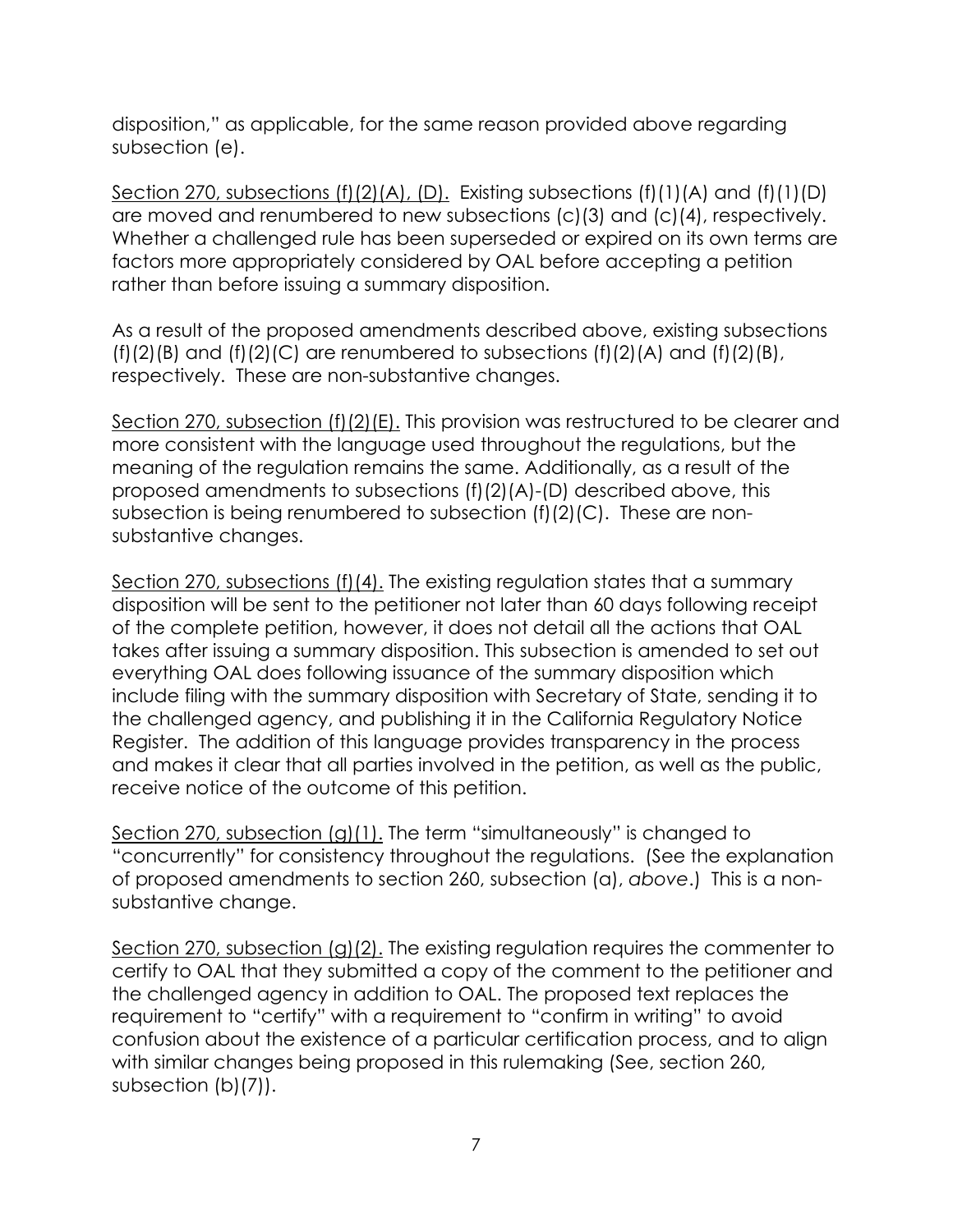The proposed text further provides that the written confirmation requirement is deemed satisfied for comments submitted to all parties concurrently by e-mail. If an e-mailed comment is sent to the challenged agency and OAL concurrently, all recipients of the e-mail are usually listed in the message. Thus, if OAL can easily verify that all parties received the comment, there is no need for a separate, written confirmation. This change brings the regulation up to date with commonly used technology and takes into account the manner in which the public and state agencies are currently doing business.

Section 270, subsection (h). The existing regulation text is proposed to be divided into two subsections for ease of understanding and compliance with the requirements. This is a non-substantive change.

Section 270, subsection (h)(1). The term "simultaneously" is changed to "concurrently" for consistency throughout the regulations. (See the explanation of proposed amendments to section 260, subsection (a)(1), *above*.) This is a non-substantive change. Additionally, language consistent with subsections  $260(b)(7)$  and  $270(g)(2)$  is added to require written confirmation that the response was provided to the petitioner. The existing regulatory language states that OAL will only consider a response by the challenged agency if the challenged agency provided a copy to the petitioner, however, there is no current mechanism for confirming the response was provided. Written confirmation, or verification when the response is sent in the same email, is consistent with other requirements pursuant to this chapter and allows OAL to determine whether the challenged agency complied with the requirements of this subsection.

Section 270, subsection (h)(2). The existing language in this subsection states that OAL "may" extend the time for a challenged agency to submit a response to the petition when the challenged agency is a state body as defined by Section 11121 of the Government Code and the challenged agency's response requires action taken a meeting subject to the Bagley-Keene Open Meeting Act, unless the extension would prevent OAL's compliance with 270(j). The word "may" in this subsection is changed to "shall". Shall is more appropriate in this subsection because OAL will grant the extension, except in the situation where the extension would prevent compliance with 270(j).

Section 270, subsection (j). The word "days" is moved to correct a syntax problem. The meaning of the regulation remains the same. This is a nonsubstantive change.

Section 280, subsection (a). The existing regulation text is proposed to be divided into an itemized list for ease of understanding and compliance with the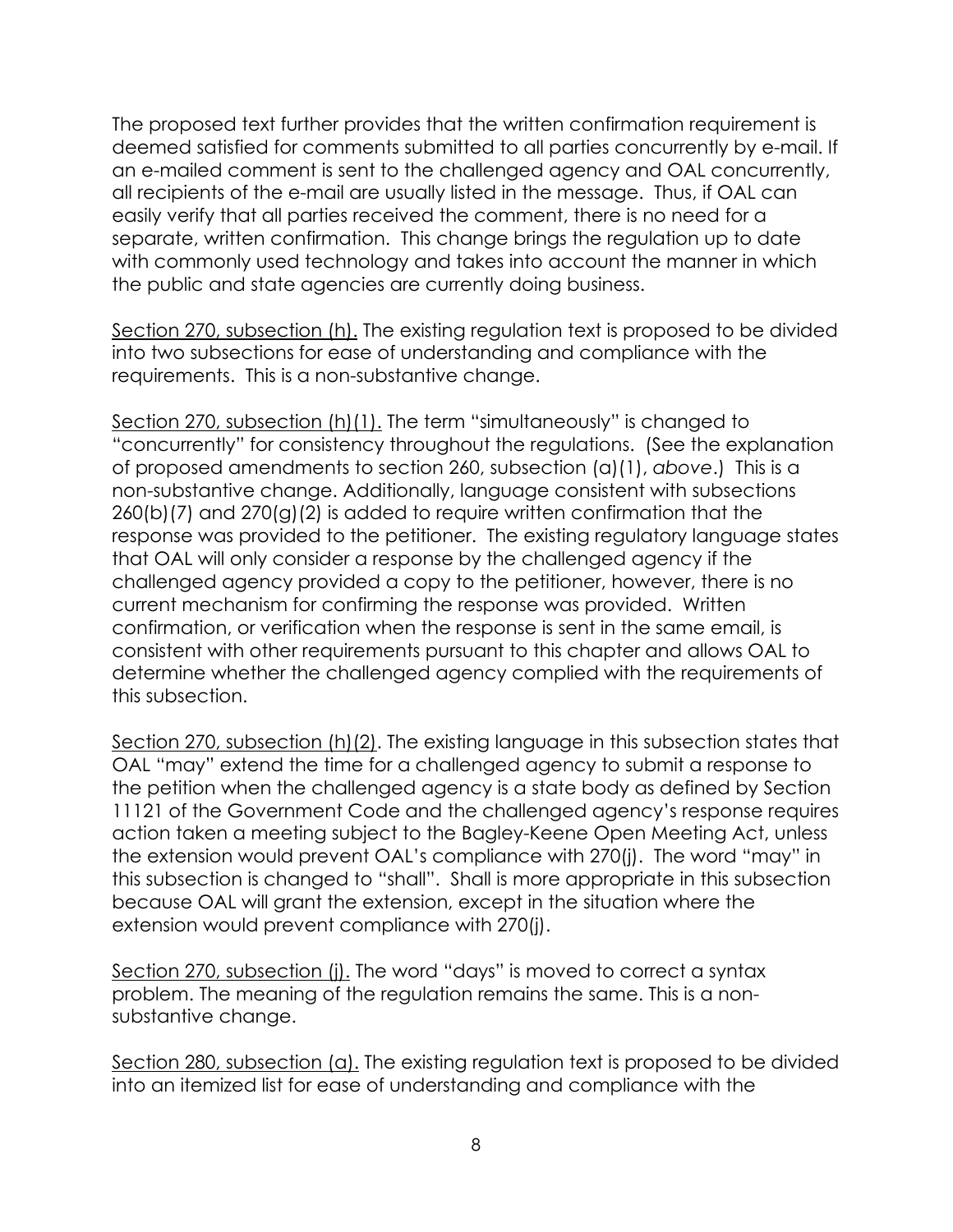requirements. This reorganization required the addition of transitional, nonsubstantive language between the listed requirements.

Section 280, subsection (a)(1). The phrase "or an agency" is deleted because the requirement to suspend action "pursuant to this chapter" relates to the actions by OAL in issuing a determination. In terms of the challenged agency suspending action, the certification by the challenged agency pursuant to this section that it will not issue, use, enforce, or attempt to enforce the purported underground regulation speaks for itself.

The phrase "prior to filing its determination with the Secretary of State" is added so there is no question that a challenged agency must submit a written certification pursuant to section 280 prior to filing the determination with Secretary of State to stop action by OAL.

The existing regulatory language uses the word "certification," suggesting that a challenged agency's certification can be either written or oral. The proposed change specifies that the certification must be in writing consistent with subsection (a)(2) which requires a copy be provided to the petitioner, (a)(3) which requires signature on the certification, and (b) which requires filing with Secretary of State and printing in the California Regulatory Notice Register.

Section 280, subsection (a)(2). The existing regulation requires the challenged agency to provide proof of service of the certification on the petitioner. With respect to litigation, "proof of service" is a legal process defined in statute, where proof is required to be made by an affidavit, certificate, or other authorized form whenever documents are served on a party in a legal proceeding. (See, e.g., Code Civ. Proc. § 1013a.) Service in this sense is not necessary, was not intended by the use of the term in this context, and may be difficult or costly depending on the identity of the petitioner. This subsection is amended to make it clear that only written confirmation from the challenged agency that the certification was provided to the petitioner is necessary and not the more stringent requirements are necessary in litigation.

Consistent with the requirements in sections 260(b)(7), 270(g)(2), and 270(h)(1) written confirmation, or verification when the response is sent in the same email, allows OAL to determine whether the challenged agency complied with the requirements of this subsection.

Section 280, subsection (a)(3). The existing regulation was intended to specifically hold heads of state agencies accountable for making certifications pursuant to this section. This proposed amendment clarifies the persons able to make these important certifications by specifying the head of the challenged agency or their delegee may sign since it is the challenged agency that is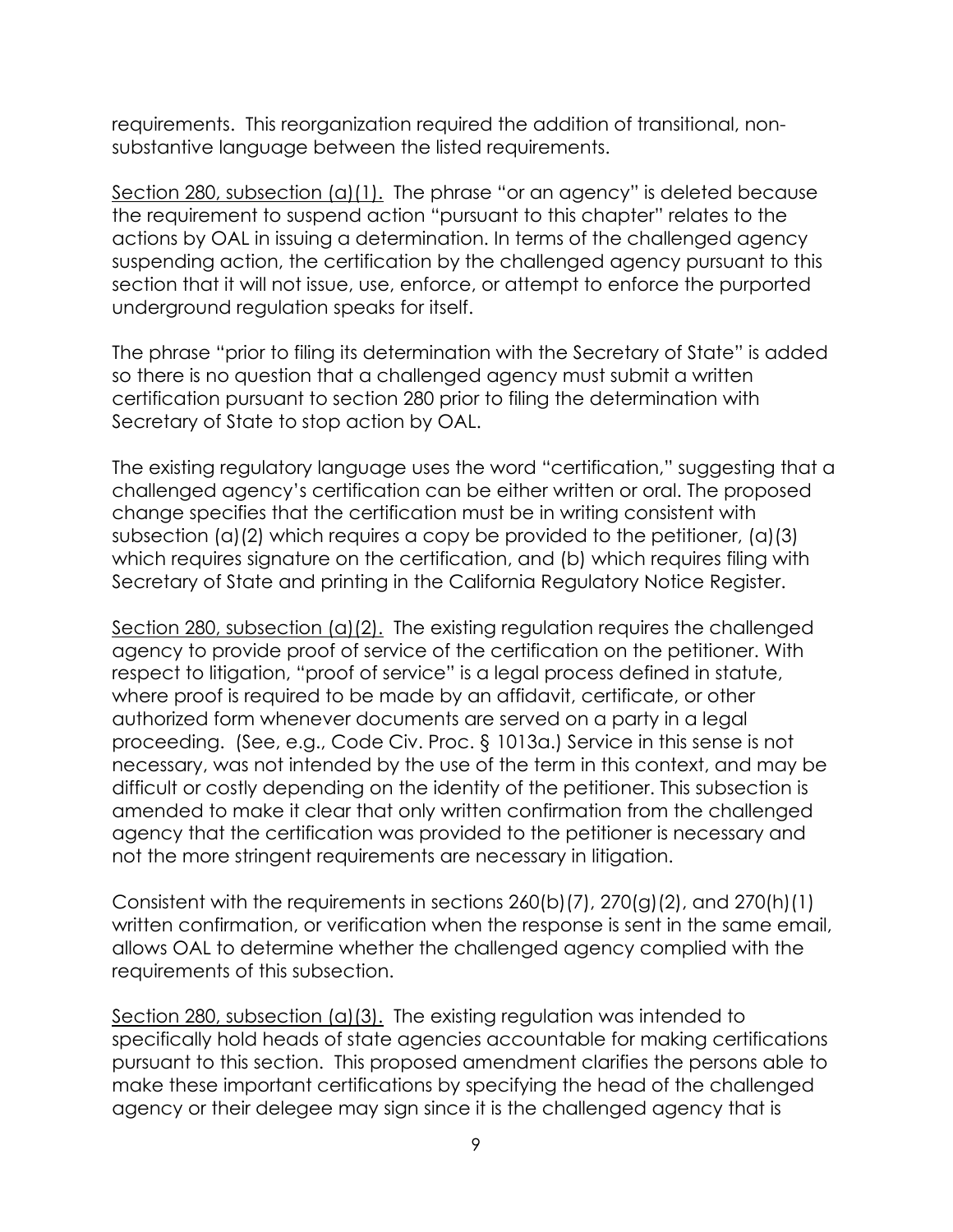actually issuing, using, enforcing, or attempting to enforce the challenged rule. It is the agency that is actually using the challenged rule that should be certifying that they will no longer do so, and this change makes it clear that the certification must come from that agency, even when they are within a cabinet level agency.

Section 280, subsection (b). The term "proof of service" is replaced with "written confirmation of compliance" to align with the proposed changes described above regarding subsection (a)(2).

Section 280, subsection (b)(1). Existing text states that OAL will file the petition and certification with the Secretary of State. The regulation is amended to make clear original documents are not required to be filed with Secretary of State and an original or a copy may be filed to document the agency's certification so that in the event that a certification gets lost in the mail, an emailed copy suffices.

Section 280, subsection (b)(3). The proposed amendment requires OAL provide a copy of the certification submitted in compliance with subsection (a) and endorsed by the Secretary of State as having been filed with the Secretary of State, to the petitioner, head of the challenged agency, and the head of the cabinet-level state agency when the challenged agency is under one. This change is made to promote transparency and accountability in state government by ensuring that OAL performed the action required by subsection (b)(1), and all relevant parties are notified of the action taken and its effects.

Section 280, subsections (c), (c)(1). Although Government Code section 11340.5(b) permits OAL to issue a determination if it learns on its own that a state agency has issued, used, enforced, or attempted to enforce a purported underground regulation, there is no procedure for OAL to reconsider a petition if it learns that a challenged agency continues to issue, use, enforce, or attempt to enforce a purported underground regulation after the agency certifies it will not. This amendment would allow OAL to reconsider a petition when evidence is brought to its attention, following the same procedures for an original petition, and would eliminate the need for a second petition. Although OAL will still follow the same procedures to decide whether to consider a petition, commencing on the date the evidence is brought to OAL's attention, because a petitioner has already submitted all the necessary information once, the public benefits by not having to incur the time and any potential cost related to submitting a full petition again. Thus, holding agencies accountable for their certifications by issuing a determination.